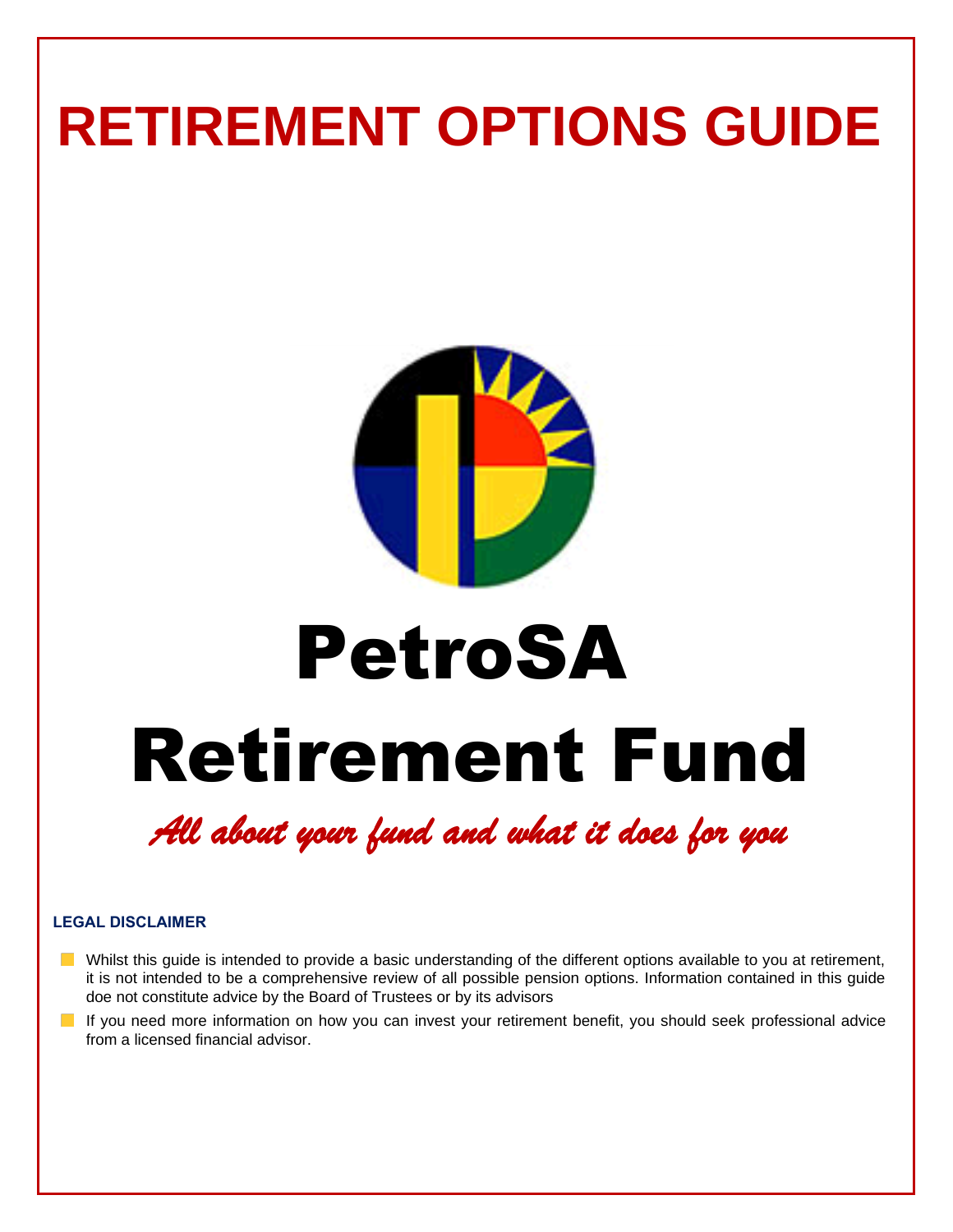### **YOUR FUND – YOUR DECISIONS**

| You may be thinking of taking your retirement benefit from the Fund                                                                                                                                                                                                                                                                                                                                                                                                                                                                                                                                                                                                                                                                                                                 |
|-------------------------------------------------------------------------------------------------------------------------------------------------------------------------------------------------------------------------------------------------------------------------------------------------------------------------------------------------------------------------------------------------------------------------------------------------------------------------------------------------------------------------------------------------------------------------------------------------------------------------------------------------------------------------------------------------------------------------------------------------------------------------------------|
| Your retirement is an important milestone in your life. The money you have accumulated is potentially the largest saving<br>you have to date and how best to use these savings for your future can be a rather daunting decision.                                                                                                                                                                                                                                                                                                                                                                                                                                                                                                                                                   |
| Your options on retirement from the Fund are as follows:<br>Purchase a LIFE annuity from an insurer<br>$\mathcal{L}_{\mathcal{A}}$<br>Take a LIVING annuity from the Fund<br><b>T</b><br>Take a LIVING annuity from an insurer / asset manager<br>n.<br>Take cash*<br><b>The Second</b><br>Combination of cash and any of the above                                                                                                                                                                                                                                                                                                                                                                                                                                                 |
| The purpose of this guide is to outline the options which are available to you and guide you through some of the<br>considerations which you will need to bear in mind.                                                                                                                                                                                                                                                                                                                                                                                                                                                                                                                                                                                                             |
| In addition to this Retirement Options Guide, you are also provided with the following:<br>Retirement Options Roadmap provides a graphic for the process<br><b>T</b><br>In-Fund living annuity guide provides more detailed information around the PetroSA Retirement Fund living annuity<br>$\mathcal{C}^{\mathcal{A}}$<br>With profits annuity guide (provides more detailed information around the quotations which PetroSA Retirement<br>Fund has obtained for you from one insurer)<br>Indicative with profits annuity quotation (this will be sourced using your fund credit at a particular point and using<br>$\sim$<br>paramenets as set out in the With Profits annuity guide)                                                                                            |
| If you have no idea what any of the above mean:<br>Take a deep breath and relax - these are all new concepts<br>$\mathcal{L}_{\mathcal{A}}$<br>Read the provided documents at least twice<br>n.<br>Come to a retirement workshop where these concepts will be explained further<br><b>The State</b><br>Speak to a financial advisor (though if you do please make sure that they have YOUR best interests at heart and<br>outline all the risks and disclose the cost and commission structures. We have seen too many instances where<br>financial advisors place clients in a living annuity where the clients do not understand the risks involved, simply<br>because of the attractive commission structure for the advisor). BE AWARE and make an effort to know<br>something. |

#### **TAKING CASH VS TAKING A PENSION**

You can use the **full benefit to buy a pension** from an insurer and / or from the Fund (the pension payments will be subject to tax) OR

You can take **a maximum of your full vested benefit plus one third of the non-vested benefit in cash** as a lump sum (though this will be subject to tax) and **use the rest to buy a pension** from an insurer and / or the Fund (the pension payments will be subject to tax)

**Vested benefit:** Any amount in any provident fund of which you were a member as at 1 March 2021 (including the PetroSA Fund) which is ultimately transferred into the PetroSA Fund (even if it is first transferred somewhere else), plus returns thereon. Plus, if you were over 55 and a member of the PetroSA Fund on 1 March 2021, the contributions to the PetroSA Fund after 1 March 2021, plus fund returns thereon. This amount may be taken in cash on retirement.

**Non-vested benefit:** Any amount contributed to any fund after 1 March 2021 plus returns thereon, which is ultimately transferred to the PetroSA Fund, and all contributions to the PetroSA Fund after 1 March 2021 (except for those who were over 55 and members of the PetroSA Fund as at 1 March 2021 in which case these are vested benefits). If this amount is lower than R247,500 at retirement, it may be taken in cash. If not, a maximum of one-third may be taken in cash and the remainder must be used to purchase a pension.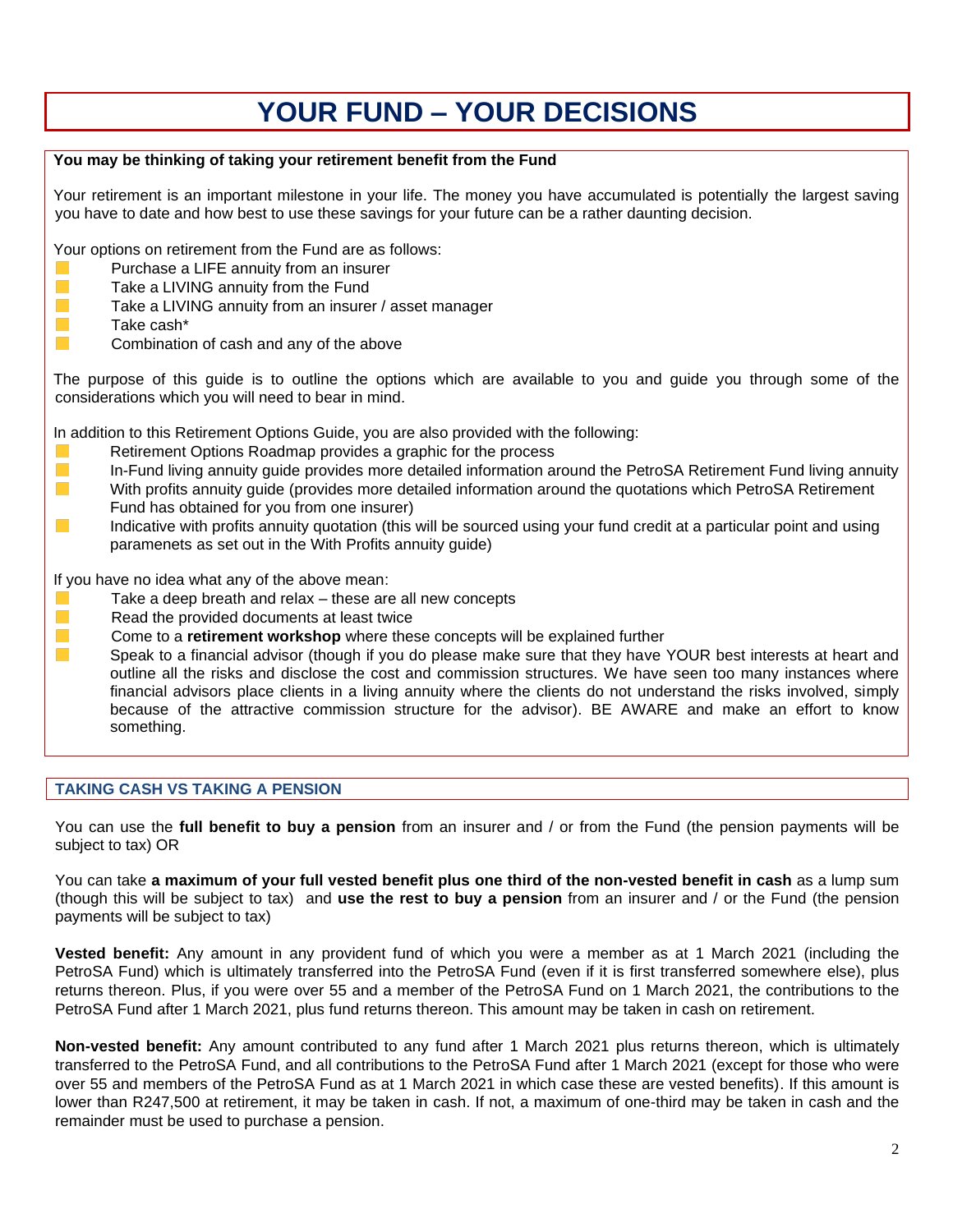#### **TAKING CASH**

Any amount which is taken in cash at retirement will be subject to tax. The current tax table (effective 1 March 2021) is as follows (please note that any previous amounts taken in cash from a retirement fund will be taken into account in this calculation):

| Amount taken as a lump sum at retirement<br>(this includes bonus and gratuity) | Tax payable                                   |
|--------------------------------------------------------------------------------|-----------------------------------------------|
| $RO - R500000$                                                                 | 0%                                            |
| R500 001 - R700 000                                                            | 18% of the amount above R500 000              |
| R700 001 - R1 050 000                                                          | R36 000 + 27% of the amount above R700 000    |
| Above R1 050 001                                                               | R130 500 + 36% of the amount above R1 050 000 |

**The more cash you take, the less is available to fund your pension.** For some pointers around the considerations in how much cash to take, please see the section on "Retirement Considerations" later on.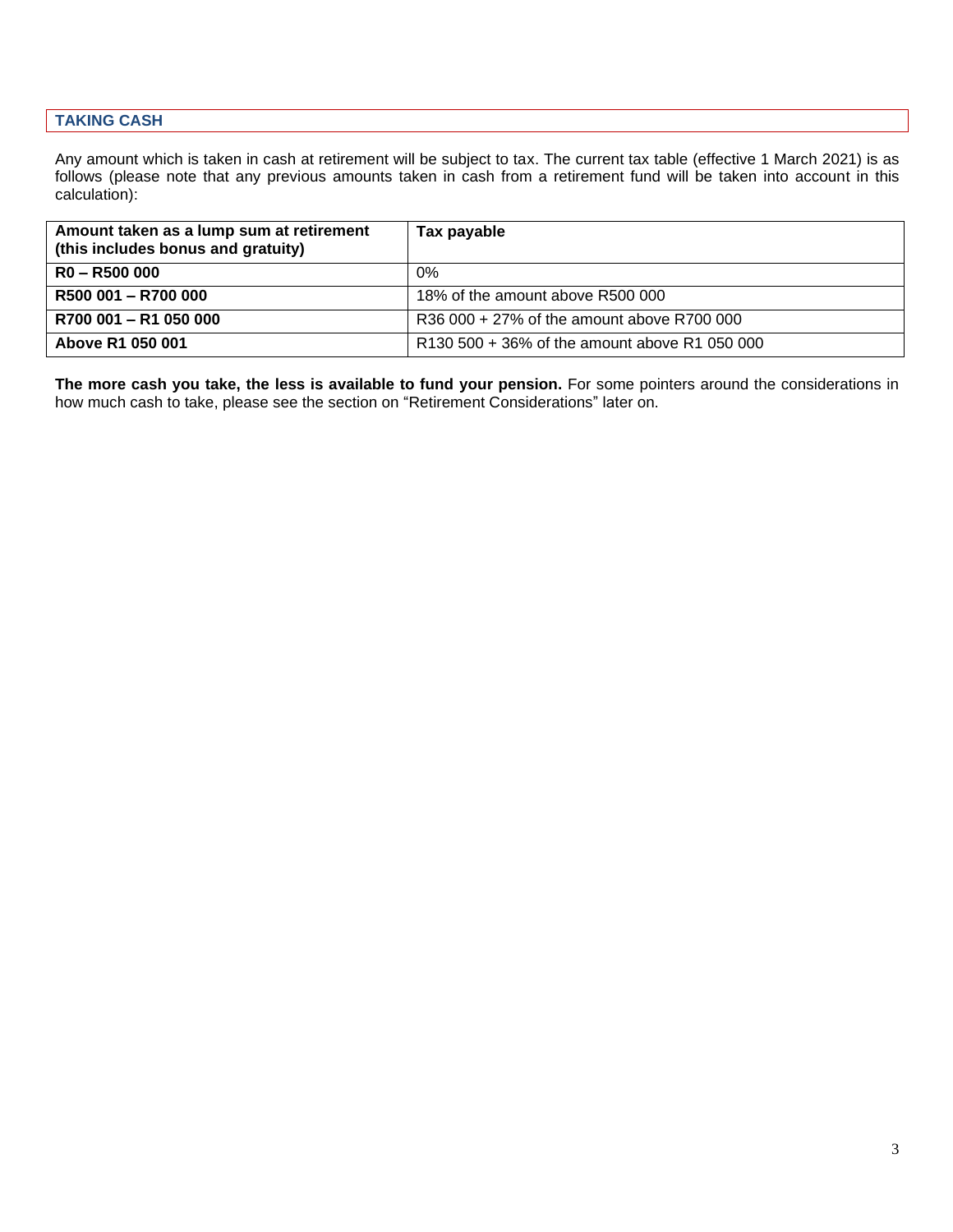#### **TAKING A PENSION – LIFE vs LIVING ANNUITY**

There is no tax payable on the amount used to purchase an annuity (or pension) of any type, though the pension paid will be subject to income tax.

You can choose to take a **LIFE annuity** (from an Insurer) or a **LIVING annuity** (from the Fund or from an external provider such as an insurer or asset manager). Though they sound the same, they are very very different.

In the case of a **LIFE annuity**, you pay over an amount to an insurer in return for a pension. The amount of initial pension that you will receive is set by the insurer (as set out in a quotation and based on the terms and pension increases which you choose), and the pension is guaranteed to be paid for the rest of your life.

A **LIVING annuity** works somewhat like a bank account. You decide where the money is to be invested, and how much of this money you want to take as a pension in each year (minimum 2.5% and maximum 17.5% of the capital value). If you take too much out too quickly or the investment markets have poor performance, or you live longer than you thought you would, the "account" may decrease to such an extent that the income provided is meaningless. A living annuity can be purchased from the Fund or from a registered insurer.

The differences are briefly shown in the table below:

|                                       | <b>Life Annuity - Insurer</b>                                                                                                                            | Living annuity - PetroSA OR Insurer OR<br>asset manager                                                                                                                |
|---------------------------------------|----------------------------------------------------------------------------------------------------------------------------------------------------------|------------------------------------------------------------------------------------------------------------------------------------------------------------------------|
| <b>Vehicle</b>                        | You purchase an Insurance Policy                                                                                                                         | Functions like a "Bank account"                                                                                                                                        |
| Until when is it payable?             | Current pension is guaranteed as long as<br>you live                                                                                                     | Until living annuity balance is depleted                                                                                                                               |
| <b>Pension amount</b>                 | Set by insurer depending on type of<br>pension, increases and terms<br>Should increase each year                                                         | You decide how much pension you want<br>every year (subject to minimum 2.5% and<br>maximum 17.5% of your capital)                                                      |
| <b>Investment expertise</b><br>needed | None                                                                                                                                                     | You decide how the living annuity balance<br>should be invested                                                                                                        |
| <b>Decision making required</b>       | At point of purchase need to decide:<br>Type of pension<br>Level of pension increases<br>How much pension should<br>your<br>spouse receive on death      | Every year you need to decide the amount<br>of pension and where the living annuity<br>balance should be invested                                                      |
| Inheritability                        | None (except where you choose for a<br>portion of your pension to be paid to your<br>spouse on your death)                                               | Your living annuity balance is available for<br>your dependants on your death                                                                                          |
| Ability to change later               | Not permitted                                                                                                                                            | Permitted - can purchase another living<br>annuity of life annuity<br>Can change investment choice<br>and<br>pension amount annually                                   |
| <b>Risks</b>                          | You don't get anything back if you die<br>shortly after purchasing the pension<br>(on the other side, you still get paid even if<br>you live until 125!) | Risk of outliving your capital $-$ if you take<br>too high a pension or investment returns<br>are poor or you live longer than expected,<br>you can run out of pension |
| <b>Costs</b>                          | <b>Typically lower</b>                                                                                                                                   | <b>Typically higher</b><br>In-fund living annuity typically has lower<br>costs than an external living annuity                                                         |
|                                       |                                                                                                                                                          |                                                                                                                                                                        |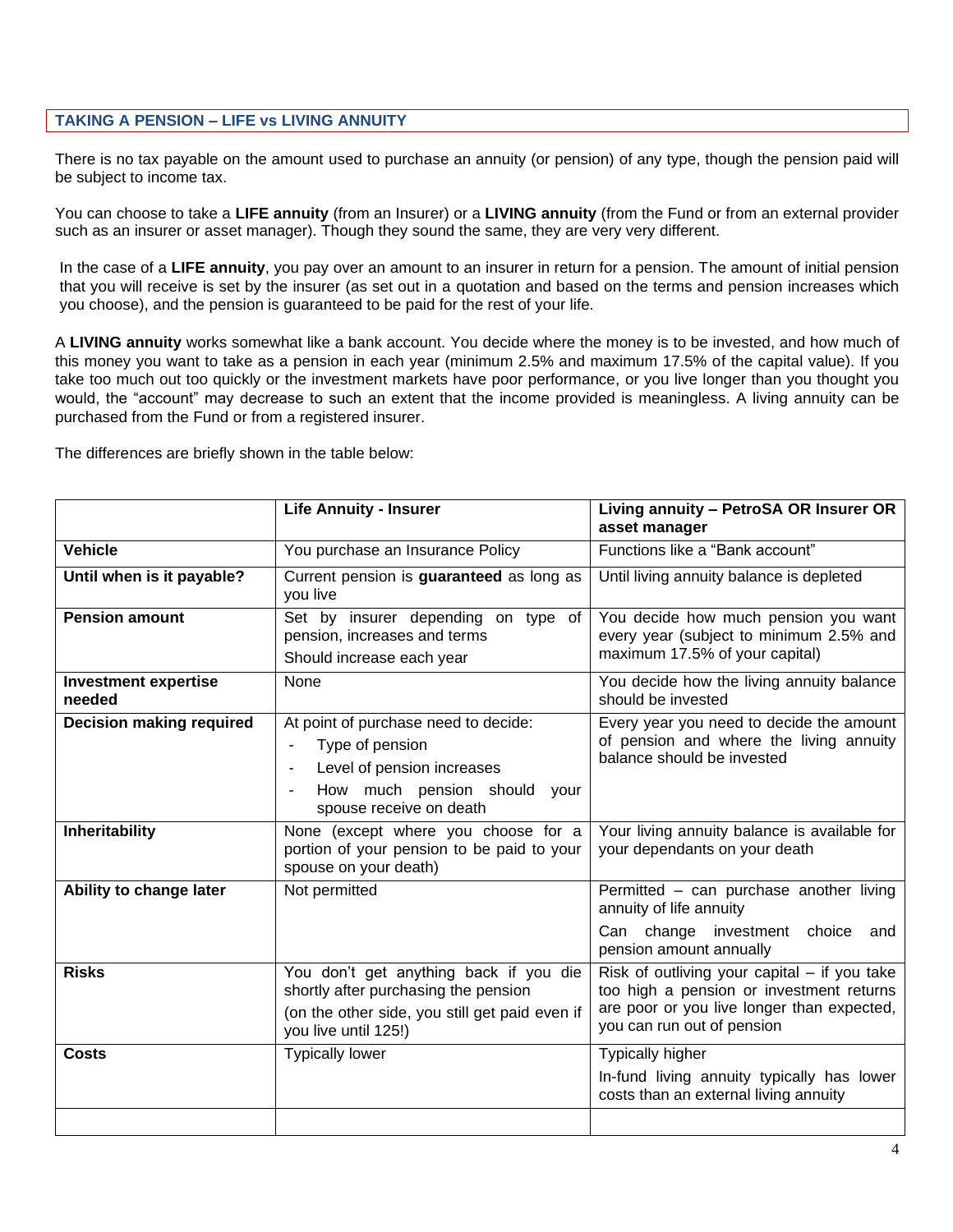#### **LIFE Annuities – more detail**

In the case of a **LIFE annuity**, you pay over an amount to an insurer in return for a pension. The amount of initial pension that you will receive is set by the insurer (as set out in a quotation and based on the terms and pension increases which you choose), and the pension is guaranteed to be paid for the rest of your life.

The advantages and disadvantages of a **Life Annuity** are shown in the table below:

| <b>Advantages</b>                                                                                                                                                                                                   | <b>Disadvantages</b>                                                                                                                  |
|---------------------------------------------------------------------------------------------------------------------------------------------------------------------------------------------------------------------|---------------------------------------------------------------------------------------------------------------------------------------|
| Pension is guaranteed to be paid for life, and in accordance<br>with your wishes as regards guarantee term and provision<br>for your spouse.                                                                        | No flexibility in level of pension, once the pension has<br>been set up.                                                              |
| You can specify a guarantee term of (e.g.) 5 years, which<br>means that the pension is guaranteed to be payable to your<br>dependents even if you and your spouse both die before the<br>end of the guarantee term. | If you and your spouse both die after the "guarantee"<br>term" has ended, no benefits are available for your<br>dependants or estate. |
| You don't have to make any management decisions except<br>at the point of retirement. At this point you decide the type of<br>increases, the "guarantee" and "spouse reversion"                                     | No possibility of exit.                                                                                                               |

This may be a good option for you (compared to the Living Annuity) if any of the following apply:

- $\blacksquare$  You want a guarantee that your pension will be paid for the rest of your life and not run out
- **Nou are in good health and expect to live linger than most people your age**
- **Nour children are or soon will be financially independent**
- You don't want the responsibility of making decisions about your pension (investment choice and amount) continually until you die (possibly at the age of 90+)

There are SOME decisions which you need to make at the point of retirement which will determine the terms of the pension and also the level of initial pension such as:

- 1. **Guaranteed period** Life Annuities can be purchased with no guaranteed period, or with a specified guaranteed period. Where no guaranteed period is chosen, the pension stops immediately on your death. Where a guaranteed period is chosen (e.g. 5 or 10 years) then, should you die *before* the end of the guaranteed period, the full amount of the pension (together with any increases) will continue to be paid for what is left of the guaranteed period. The longer the guaranteed period selected, the lower the starting level of the pension.
- 2. **Pension payable to your spouse on your death** the pension can make provision for a pension to continue to your surviving spouse or life partner after your death. The starting pension will be lower if a spouse's pension is allowed for. The spouse's pension will usually be expressed as a percentage (e.g. 75%) of the original pension, because your spouse's income needs may be lower after your death. In the event of an your death before the expiry of the guaranteed period, the full pension will be payable for what is left of the guaranteed period before reducing.
- 3. **Future pension increases** the pension can be level (not increase) or provide for annual pension increases. The higher the annual increases or the guarantee of increases, the lower the starting pension. If you purchase an pension you must consider the impact of future inflation and avoid the temptation of choosing a higher starting pension that does not provide for future increases.

There are four types of Life annuities, which differ in the pension increases which are awarded to pensions which are shown on the next page: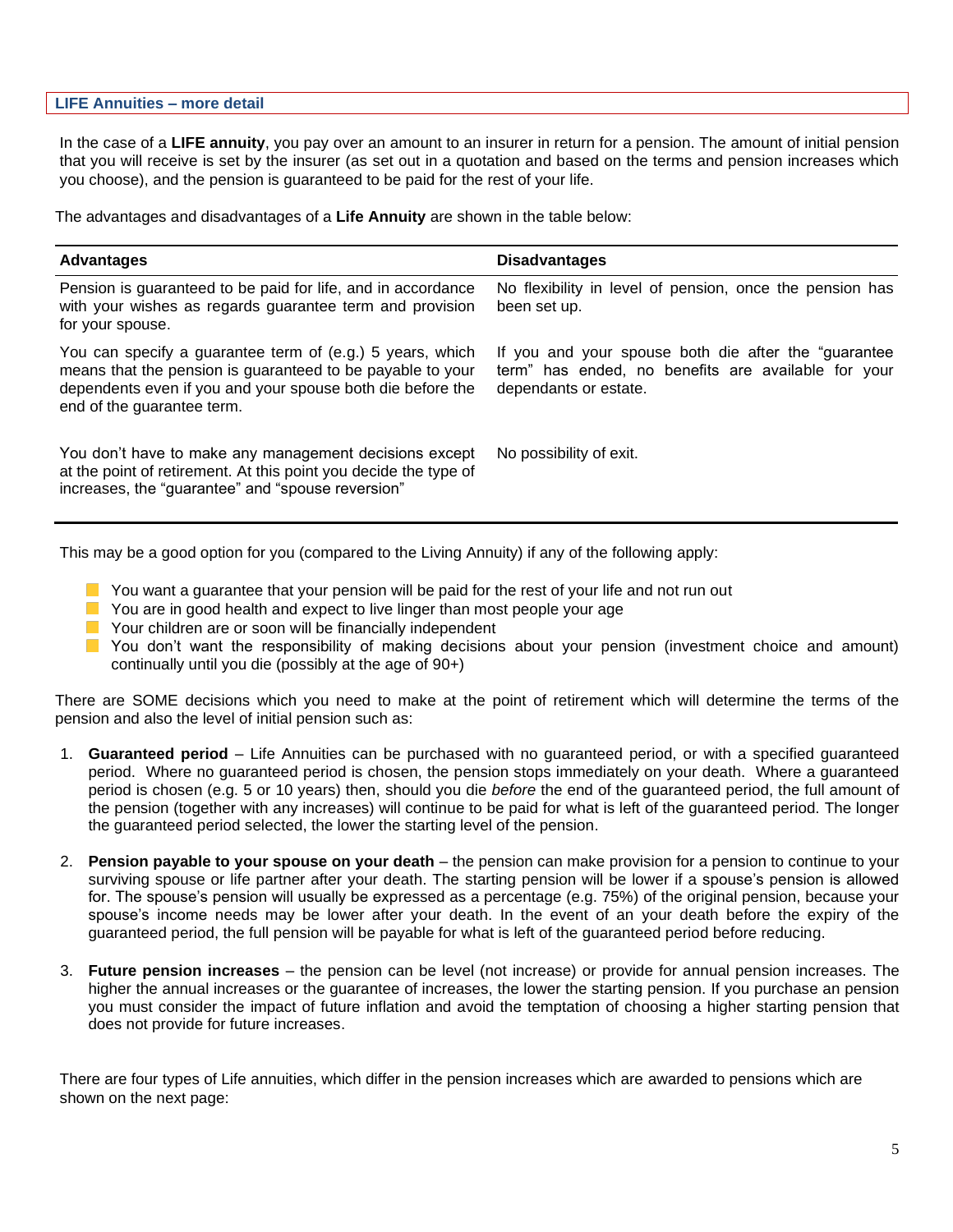| <b>Inflation</b><br>Linked<br>Life<br><b>Annuity</b>                                                                                                                                                                                                        | <b>With Profits Life Annuity</b>                                                                                                                                                                                                                                                                                                                                                                                                                                                                                                                                 | <b>Fixed increase Life</b><br><b>Annuity</b>                                                                                                                                                                                                             | <b>Level Life Annuity</b>                                                                                                                                                                                                                              |
|-------------------------------------------------------------------------------------------------------------------------------------------------------------------------------------------------------------------------------------------------------------|------------------------------------------------------------------------------------------------------------------------------------------------------------------------------------------------------------------------------------------------------------------------------------------------------------------------------------------------------------------------------------------------------------------------------------------------------------------------------------------------------------------------------------------------------------------|----------------------------------------------------------------------------------------------------------------------------------------------------------------------------------------------------------------------------------------------------------|--------------------------------------------------------------------------------------------------------------------------------------------------------------------------------------------------------------------------------------------------------|
| You pay over an amount to<br>an insurer in return for a<br>pension (the initial amount<br>is set by the insurer at the<br>time of purchase) which will<br>increase with<br>inflation<br>every year and will be paid<br>for the rest of your life.           | You pay over an amount to an<br>insurer in return for a pension<br>(the initial amount is set by<br>insurer)<br>which<br>will<br>the<br>increase as determined by<br>the insurer every year based<br>on investment performance<br>and will be paid for the rest of<br>your life.                                                                                                                                                                                                                                                                                 | You<br>pay over<br>an<br>amount to an insurer<br>in return for a pension<br>(the initial amount is<br>set by the insurer at<br>the time of purchase)<br>which will increase at<br>a fixed % every year<br>and will be paid for<br>the rest of your life. | You<br>pay<br>over<br>an<br>amount to an insurer in<br>return for a pension<br>(the initial amount is<br>set by the insurer at<br>the time of purchase)<br>will<br>which<br>never<br><b>increase</b> and will be<br>paid for the rest of your<br>life. |
| Pension<br>increases<br>are<br>guaranteed to keep<br>up<br>with inflation and are not<br>linked<br>to<br>investment<br>performance.<br>Pensions never decrease.                                                                                             | Pension<br>increases<br>are<br>determined<br>by the insurer<br>depending<br>on<br>investment<br>performance - these could be<br>0% in poor years, or higher<br>than inflation in good years.<br>Pension increase determined<br>as investment performance<br>less post retirement interest<br>rate (pri) (set at pricing). So if<br>investment return is 8% and<br>pension was priced at pri of<br>3.5% you can expect a<br>pension increase of 4.5%.<br>The higher the PRI the higher<br>the initial pension, but the<br>lower the expected future<br>increases. | Pension increases are<br>fixed<br>at<br>the<br>determined<br>percentage<br>$\qquad \qquad -$<br>(typically 5% is used).<br>Thus some inflation<br>protection is provided.                                                                                | There are no pension<br>increases. Ever. Thus<br>obviously your pension<br>purchasing<br>loses<br>power quite quickly.                                                                                                                                 |
| Lowest initial pension.                                                                                                                                                                                                                                     | Higher initial pension.                                                                                                                                                                                                                                                                                                                                                                                                                                                                                                                                          | Higher initial pension                                                                                                                                                                                                                                   | Highest initial pension                                                                                                                                                                                                                                |
| Good option for you if:                                                                                                                                                                                                                                     | Good option for you if:                                                                                                                                                                                                                                                                                                                                                                                                                                                                                                                                          | Good option for you if:                                                                                                                                                                                                                                  | Good option for you if:                                                                                                                                                                                                                                |
| - You<br>want<br>certainty<br>around the amount of<br>pension which you will<br>receive, be protected<br>inflation<br>against<br>and<br>know that this will be<br>paid for as long as you<br>live.<br>investment - Future<br>Future<br>performance is poor. | - You are willing to tolerate the<br>lower<br>possibility<br>of<br>than<br>inflation pension increases in<br>return for the possibility of<br>higher than inflation pension<br>You<br>increases.<br>want<br>a<br>pension that will be paid for<br>as long as you live.<br>investment<br>performance is good.<br>This is your only source - You have alternative inflation                                                                                                                                                                                        | - You<br>want<br>some<br>inflation protection but<br>have<br>not<br>saved<br>enough for retirement<br>to be able to afford<br>wither a with-profits of<br>inflation<br>linked<br>pension                                                                 | - You have alternative<br>income in retirement                                                                                                                                                                                                         |

**If you are in poor health or have some risk factors, you may benefit from an impaired life / enhanced annuity. In this case, the initial pension is higher than with a traditional annuity as the insurer takes your lower life expectancy into account when calculating your pension. Speak to your financial advisor about these.**

linked income in retirement.

of income in retirement.

**THE FUND will obtain a WITH PROFIT quotations for you on specific terms, from one provider (Old Mutual Platinum Pension 2003). Please see the WITH PROFITS GUIDE for more detail.** This is **commission free** so lower cost that you would otherwise pay if you took the same product in the market. Of course you may vary the terms and/or go to a provider of your choice.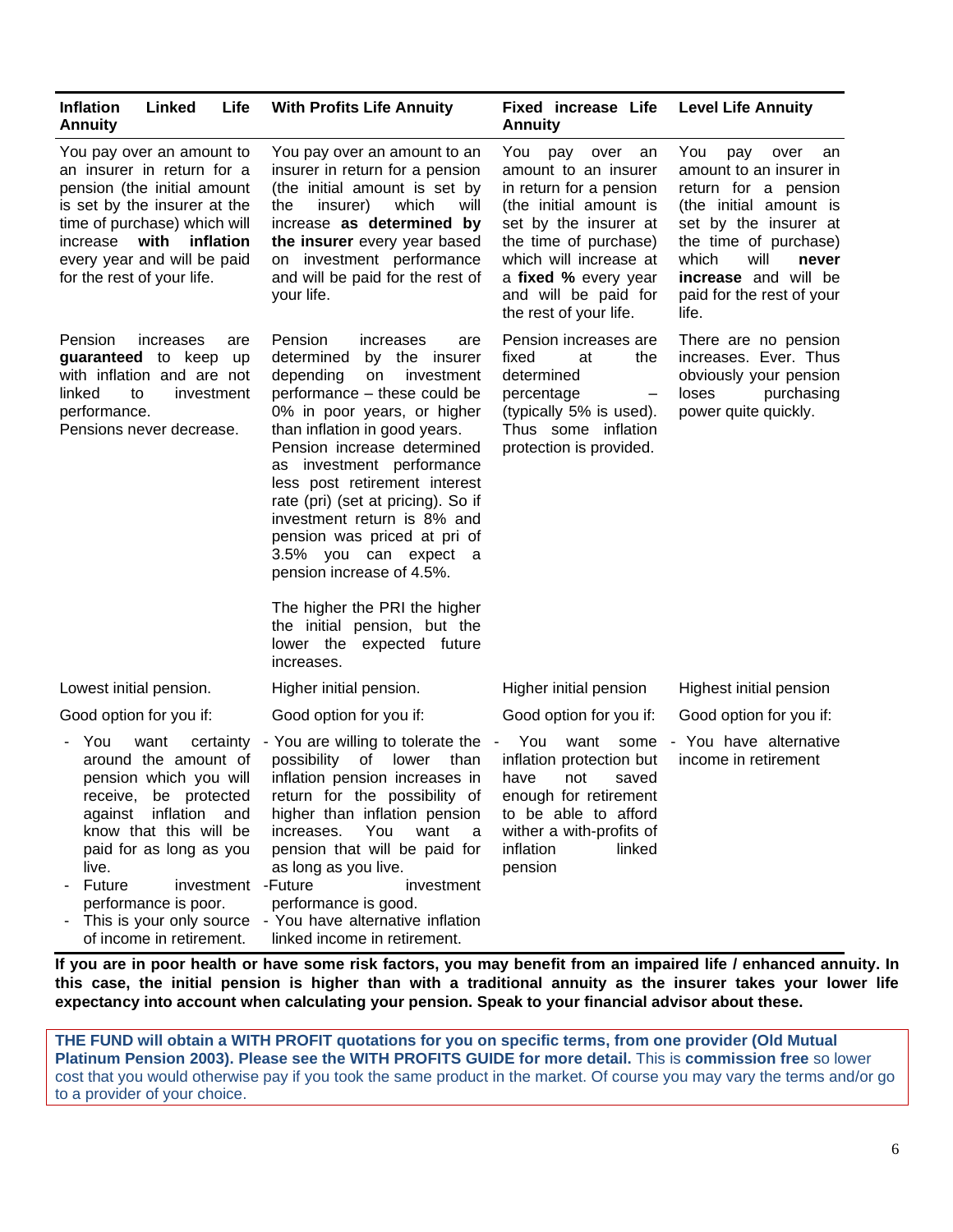|  | <b>LIVING Annuities - more detail</b> |  |  |  |
|--|---------------------------------------|--|--|--|
|--|---------------------------------------|--|--|--|

The **LIVING annuity** works somewhat like a bank account. You decide where the money is to be invested, and how much of this money you want to take as a pension in each year (minimum 2.5% and maximum 17.5% of the capital value). If you take too much out too quickly or the investment markets have poor performance or you live for longer than you thought you would, the "account" may decrease to such an extent that the income provided is meaningless.

#### **NOTE:**

The Financial Service Conduct Authority (FSCA) has recently released a "Draft Conduct Standard" on appropriate living annuity draw downs.

These draw-downs (as shown in the tables below) will not be enforced in the case of the in-house PetroSA Retirement Fund Living Annuitants. However, it is important that all members understand that these draw-downs, are what the FSCA would ideally like to see all Living Annuitants abide by. The Fund strongly encourages all living annuitants to try to adhere to these draw-down guidelines.

| Recommended draw-down | Recommended maximun |
|-----------------------|---------------------|
| rates                 | draw-down limits    |
|                       |                     |

| Age             | Draw-down | Age | Draw-down |
|-----------------|-----------|-----|-----------|
| 55              | 4.0%      | 55  | 6.5%      |
| 60              | 4.5%      | 60  | 7.0%      |
| 65              | 5.0%      | 65  | 8.0%      |
| 70              | 5.0%      | 70  | 8.0%      |
| 75              | 5.5%      | 75  | 8.5%      |
| $\overline{80}$ | 6.0%      | 80  | 9.5%      |
| 85              | 7.0%      | 85  | 11.5%     |

You will need to review the draw-down every year on your living annuity anniversary. The Fund will remind you of this and provide some guidance around areasonable level of drawdown. **If you do not return the form, your drawdown will be set at the lower of your previously elected drawdown and the drawdown which maintains the pension amount at the same Rand value.**

Living annuities are very flexible products and offer many attractions to the sophisticated investor. They do, however, have some significant challenges.

The advantages and disadvantages of a Living Annuity are shown below:

| <b>Advantages</b>                                                                         | <b>Disadvantages</b>                                                                                                                           |
|-------------------------------------------------------------------------------------------|------------------------------------------------------------------------------------------------------------------------------------------------|
|                                                                                           |                                                                                                                                                |
| You control amount of pension which you take – so you can<br>adjust it to changing needs. | You may take too much pension and end up with too little<br>money to last until your death.                                                    |
| You have full control and make active decisions.                                          | You have full control over where the money is invested<br>and pension amount - will you be able to make sound<br>decisions when you are older? |
| You gain fully from good investment performance.                                          | You lose fully from poor investment performance.                                                                                               |
| When you die, the remainder of the "account" is paid to your<br>dependants or nominees.   | You may live longer than expected, ending up with too<br>little money to last until your death.                                                |
| You can exit and buy a Life Annuity later.                                                | Drawing too much, or poor investment performance,<br>may result in a decreasing pension.                                                       |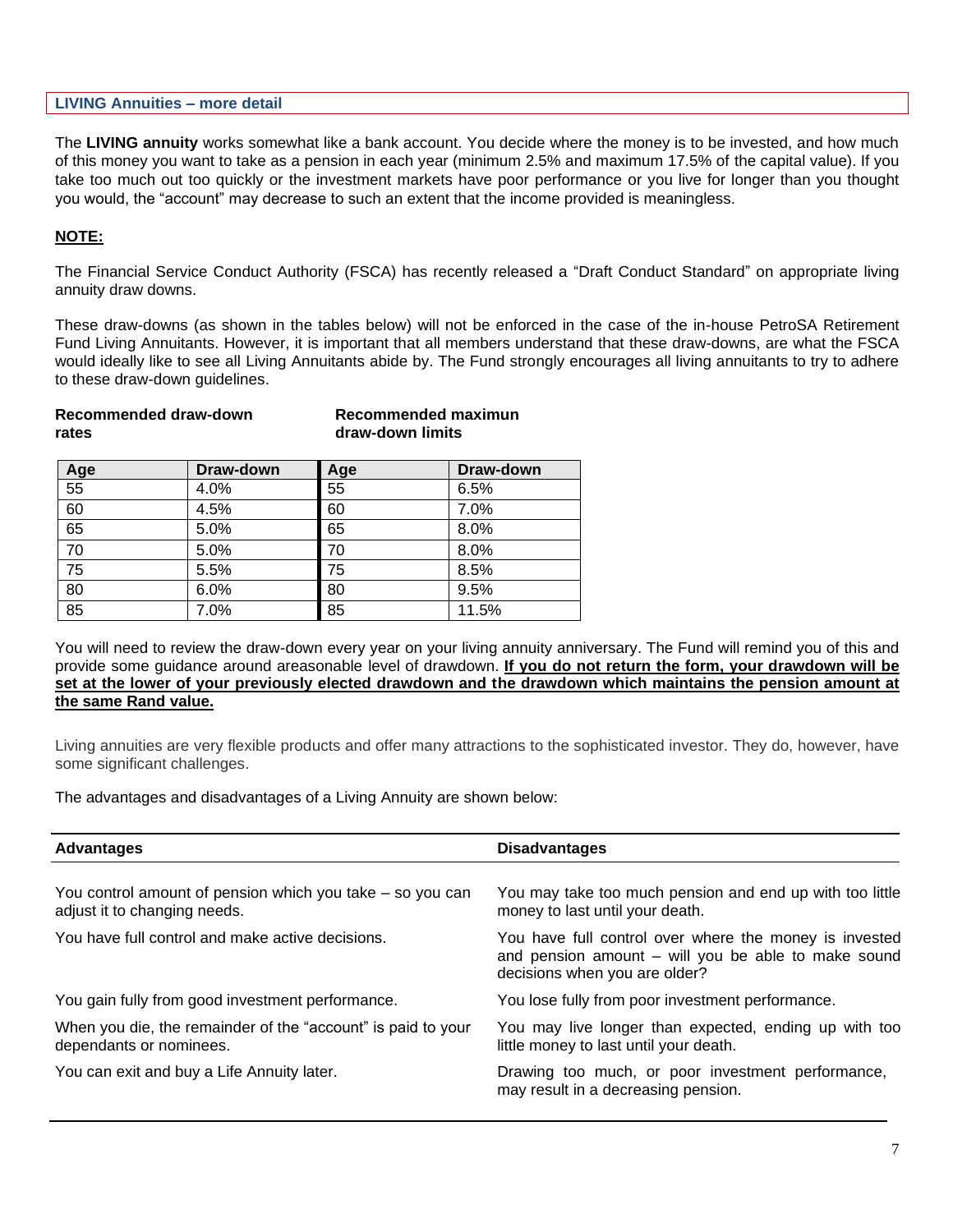This may be a good option for you (compared to a Life Annuity) if:

- $\blacksquare$  You are willing to tolerate the possibility that your pension may run out at some point before your death; AND You are happy to carry the responsibility of making decisions about your pension (investment and amount) continually until you die (possibly at the age of 90+); AND
- **One or more of the following applies:** 
	- ✓ You have another source of income which increases with inflation which can meet your "basic needs" and will use the living annuity to fund "luxury" needs
	- ✓ You will continue to work in retirement
	- $\checkmark$  You expect to emigrate and will need to "transfer" your retirement savings offshore
	- $\checkmark$  You are in poor health and expect to live shorter than most people (less than say 10 years); and/or
	- ✓ You need to leave something for your estate because your children are likely not to be financially independent

In summary, with a Living Annuity, you make the decisions (around where the money is invested and how much annual pension you take), have the most flexibility and have the least guarantee that your pension will last until your death. You bear the investment risk and the risk of living too long!

It is your responsibility (in consultation with the financial adviser) to ensure that the income level selected is at a level that will be sustainable for a lifetime. The income drawdown relative to the investment return on the capital to achieve this, needs to be carefully managed.

Speaking to a competent financial advisor is invaluable in helping you to decide whether a Living Annuity is the right choice for you, and if so, to help you to manage the risks involved. Apart from explaining both the advantages and the risks of a Living Annuity, a financial adviser must explain and compare these advantages and risks against LIFE annuities, where a long-term insurer carries the full investment risk and the risk of you living longer than expected.

#### **The FUND offers members the option of an In Fund Living annuity. Please see the IN-FUND LIVING ANNUITY GUIDE for more details.**

Of course you do not have to purchase the living annuity from the Fund and can rather take a living annuity from an insurer or asset manager. The differences between a living annuity purchased in-Fund and a living annuity from an external provider are shown in the table below:

| <b>PetroSA Retirement Fund</b>                                                                                                                                                                                 | <b>External</b>                                                                                                |
|----------------------------------------------------------------------------------------------------------------------------------------------------------------------------------------------------------------|----------------------------------------------------------------------------------------------------------------|
| Stay invested in the PetroSA Retirment Fund portfolios                                                                                                                                                         | Wide choice of portfolios available                                                                            |
| Lower fees                                                                                                                                                                                                     | Higher fees                                                                                                    |
| No commission is payable                                                                                                                                                                                       | Commission is usually payable                                                                                  |
| Portfolios are Regulation 28 compliant – as per the Pension<br>Funds Act, limitations on amount which can be invested<br>offshore or in equities                                                               | Portfolios not subject to Regulation 28                                                                        |
| S37C death distribution $-$ i.e. Trustees decide on the<br>allocation of the remainder of your benefits to beneficiaries<br>in line with the Pension Funds Act (same as when you were<br>a member of the Fund) | Death benefits are not typically subject to S37C                                                               |
| Cannot mix with other annuities – ie cannot purchase an in<br>fund living annuity and any annuity from an insurer                                                                                              | Can mix with other annuities $-$ so can purchase part<br>living and part life annuity with an external insurer |
| Can use the living annuity balance to purchase a living of life<br>annuity from an external provider anytime in future                                                                                         | Cannot transfer back to PetroSA Retirement Fund<br>living annuity later                                        |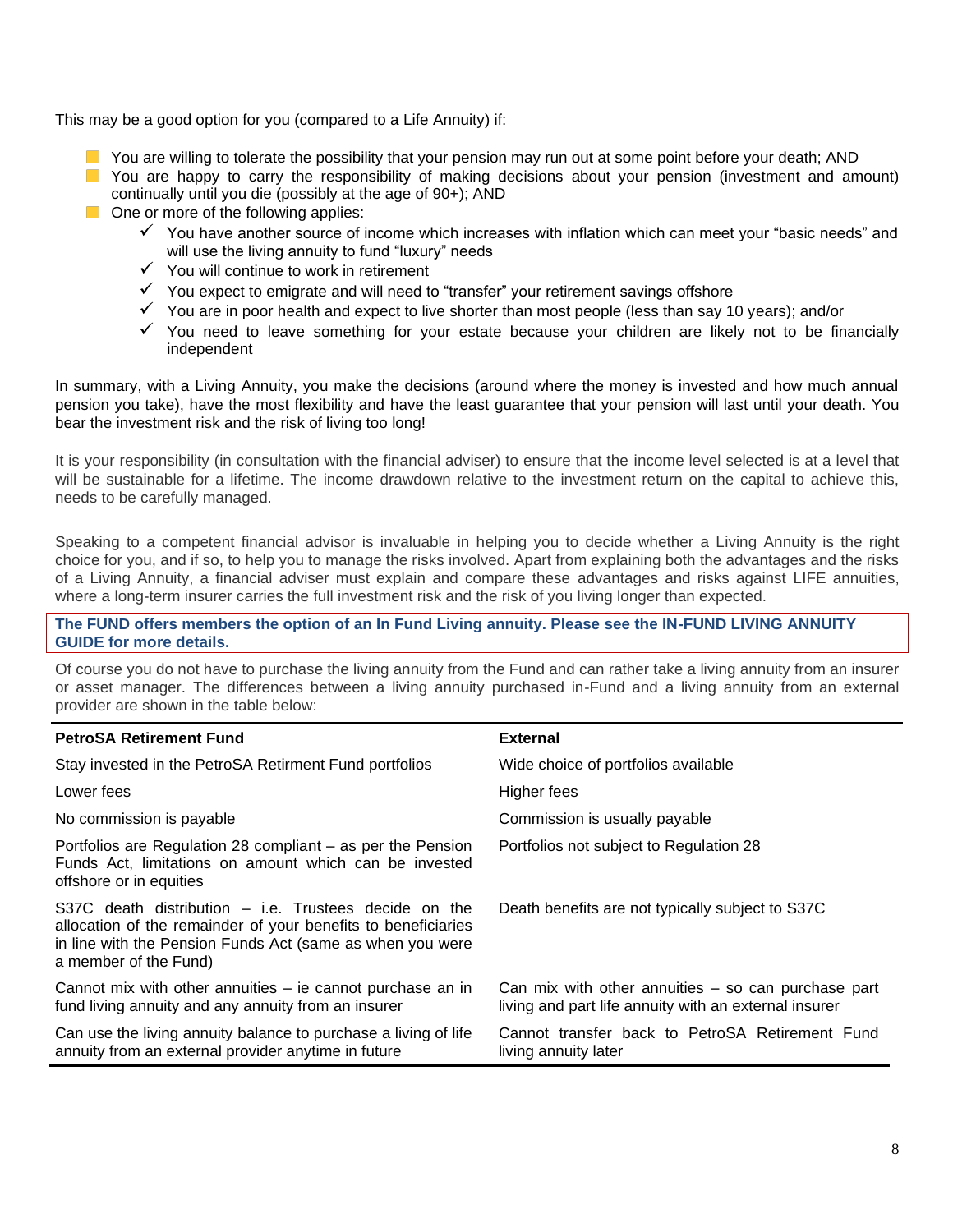### **RETIREMENT CONSIDERATIONS**

To help you in your decision-making we have followed the **6-step retirement planning model**:

Step 1: **What are your needs in retirement?**

- Step 2: **What are the key risks you face in retirement?**
- Step 3: **How much cash should you take?**
- Step 4: **What are the key features of a pension?**
- Step 5: **Understanding the key features of different types of pensions**
- Step 6: **Making the choice**

Please read this guide carefully and attend one of the presentations on the subject.

#### **STEP 1: What are your needs in retirement?**

**BASIC NEEDS** refer to the *minimum income* that you and your dependants would require in your retirement to retain your *basic quality of life*. Your basic needs typically include the money you need for:

- **Accommodation;**
- $\blacksquare$  Food for you and your family;
- Clothes;
- **Medical expenses; and**
- **Transport.**

Basic needs are non-negotiables and therefore are best matched with an inflation linked LIFE annuity.

**LUXURY NEEDS** refer to income which is nice to have but not necessary for survival. Since these are not necessary for survival and can be variable, these can be matched with a LIVING annuity.

Having defined your needs, one needs to consider what key risks you face in meeting those needs and how one can manage these risks. In managing your risks, you should be most concerned about minimizing the chance of outcomes that cause you a great deal of regret and difficulty.

#### **STEP 2: What are the risks you face in retirement?**

As a pensioner, there are three important risks you must deal with in how you invest your retirement savings in order to meet your needs, namely:

- Investment risk refers to the chance that investment returns earned on the money invested in retirement is insufficient to provide a reasonable income throughout your retirement. Investment risk is highest with a LIVING annuity and lowest with an inflation linked LIFE annuity
- Inflation risk refers to inflation reducing purchasing power. It is important to invest your retirement money in such a way that the portion which funds your basic needs is expected to increase with inflation. Inflation risk is lowest with an inflation linked LIFE annuity.
- Mortality risk Somewhat surprisingly, the risk of living too long! The longer you live, the more money you need to have saved for your pension. Many people have a pessimistic view of how much longer they will live once they retire. A male retiring at 65 is expected to live for another 14 years on average, while a female 18 years! And life expectancy is increasing all the time thanks to medical advancements. Mortality risk is lowest with a LIFE annuity (which guarantees payment for life) and highest with a LIVING annuity.

These are not the extent of the risks you potentially face. Further risks include:

- Risk of poor health (increasing medical expenses)
- Loss of a spouse/partner reduced household income **COL**
- Unexpected/Unplanned risksm.